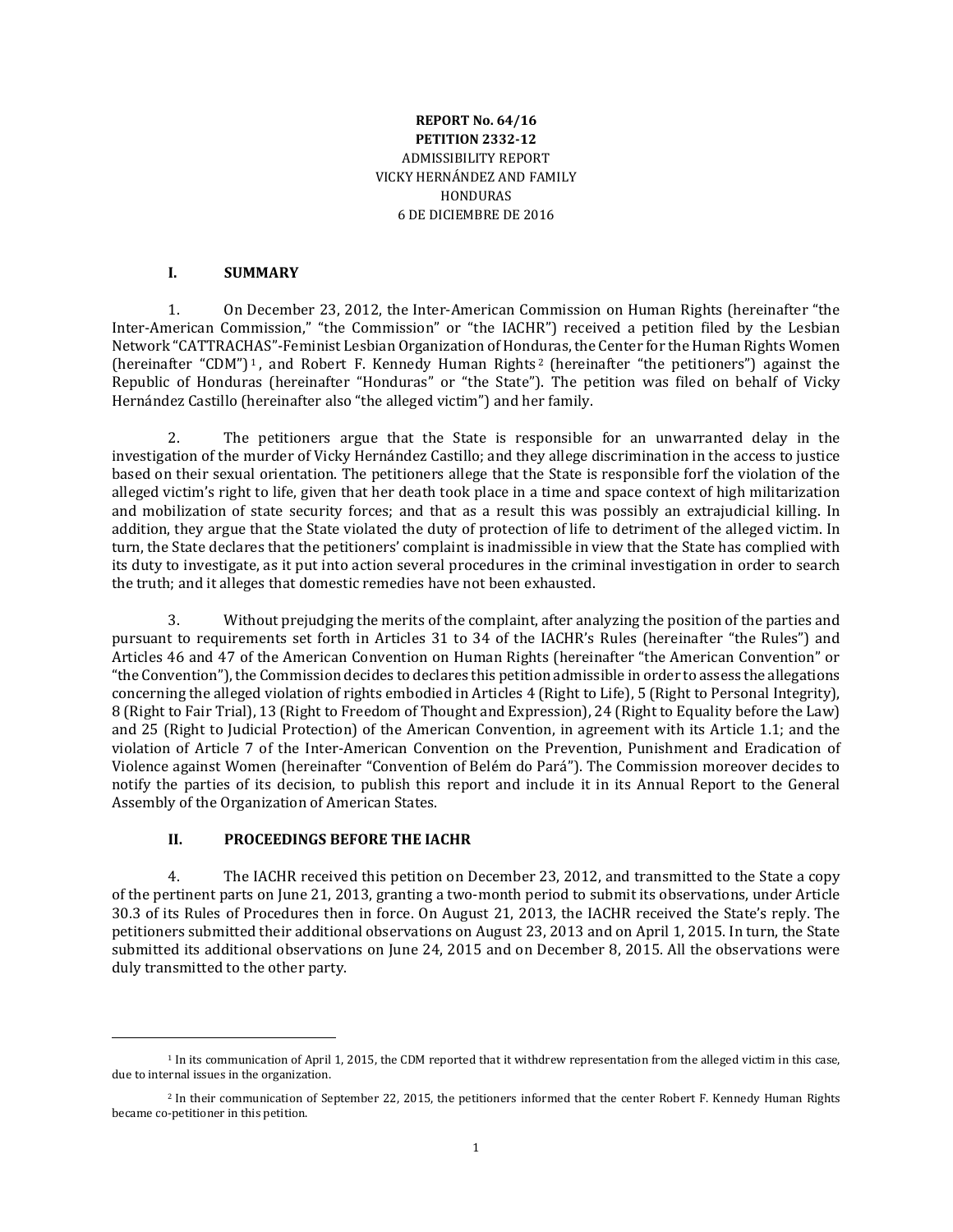# **III. POSITION OF THE PARTIES**

### **A. Position of the petitioners**

5. The petitioners allege that on the night of June 29, 2009, Vicky Hernández Castillo was murdered in the city of San Pedro Sula; she was a transgender woman registered at birth as Johnny Emilson Hernández. They allege that the crime took place in the context of raids carried out by the National Police during the curfew imposed after the coup in the Honduras. They declare that according to the media, Vicky Hernández Castillo's body "was found with signs of strangulation and two gunshots –one in the eye and the other to the head".

6. They also declare that on July 24, 2009, the IACHR requested information on the case, in the framework of Article 41 of the American Convention. In reply, the Supreme Court of Justice gave information about the "case of the death of Johnny Emilson Hernández Martínez, known as 'Vicky Hernández Castillo,' member of the LGTTB community, I.D. number 0501 1983 08333, Honduran, domiciled at the Barrio Sunsery of San Pedro Sula, Cortés; aged 26. The cause of her death was strangulation; at present, this is under investigation; so far, the motive of the crime is unknown, though the most likely hypothesis is that it was a crime of passion, according to file 1057-2009".

7. As to the criminal investigations that have been advanced, the petitioners allege that the authorities' performance was not diligent enough to clarify the facts and identify the perpetrators. They declare that the file shows that only 12 procedures were carried out, 4 of which are the formalities concerning the removal of the body and the identification of the victim. In addition, they say that while the Prosecutor's Office did participate in the investigation from the date of the killing, it was only about two years later that the Prosecutor proceeded to conduct the corresponding requirement of prosecution investigation. They mention that in May 2011, the victim's mother bore witness, which is the only witness statement in the investigation procedure, and that a criminal record of the victim was included to the file. They declare that after said procedures, the investigation was again inactive for two years until March 2013, when the Prosecutor requested access to the photographic album and the map of the crime scene from Visual Inspections, and the alleged victim's record from the Migration Office. They allege that these requests were not complied with.

8. Furthermore, the petitioners argue that basic procedures in the investigation were not put into practice, for example, the autopsy of the victim's body –requested by the Prosecutor for the first time in March 2011 and left aside until October 2013, when it was requested for the second time. They allege that, according to a report filed by the Regional Coordinator of Forensic Medicine, the Autopsy Report had been filed to the Prosecution on June 13, 2013; however, by March 2015, said report was not in the case file yet. In this regard, the petitioners allege that the forensic authorities refused to carry out the autopsy "under the excuse thatthe victim was HIV-positive" and "did not want to carry out any investigative procedure, as they considered that the victim was a 'different' person and with no rights, which amounts to discrimination based on sexual preferences".

9. In light of the foregoing, the petitioners allege that seven years after the crime, the perpetrators of the victim's death have not been punished, which establishes an unwarranted delay in the application of justice. Therefore, they believe that the exception set forth in Article 46.2 (c) of the Convention is applicable concerning this petition.

10. The petitioners moreover allege that the State violated Vicky Hernández Castillo's right to life since it did not prevent her murder, as the facts took place during the seizure of power in Honduras and the situation was of high militarization. Taking into account the characteristics of the murder, the petitioners argue that maybe it was an extrajudicial killing, since during the curfew "it was precisely officers of the security forces the only ones who were allegedly allowed to be on the streets with complete impunity".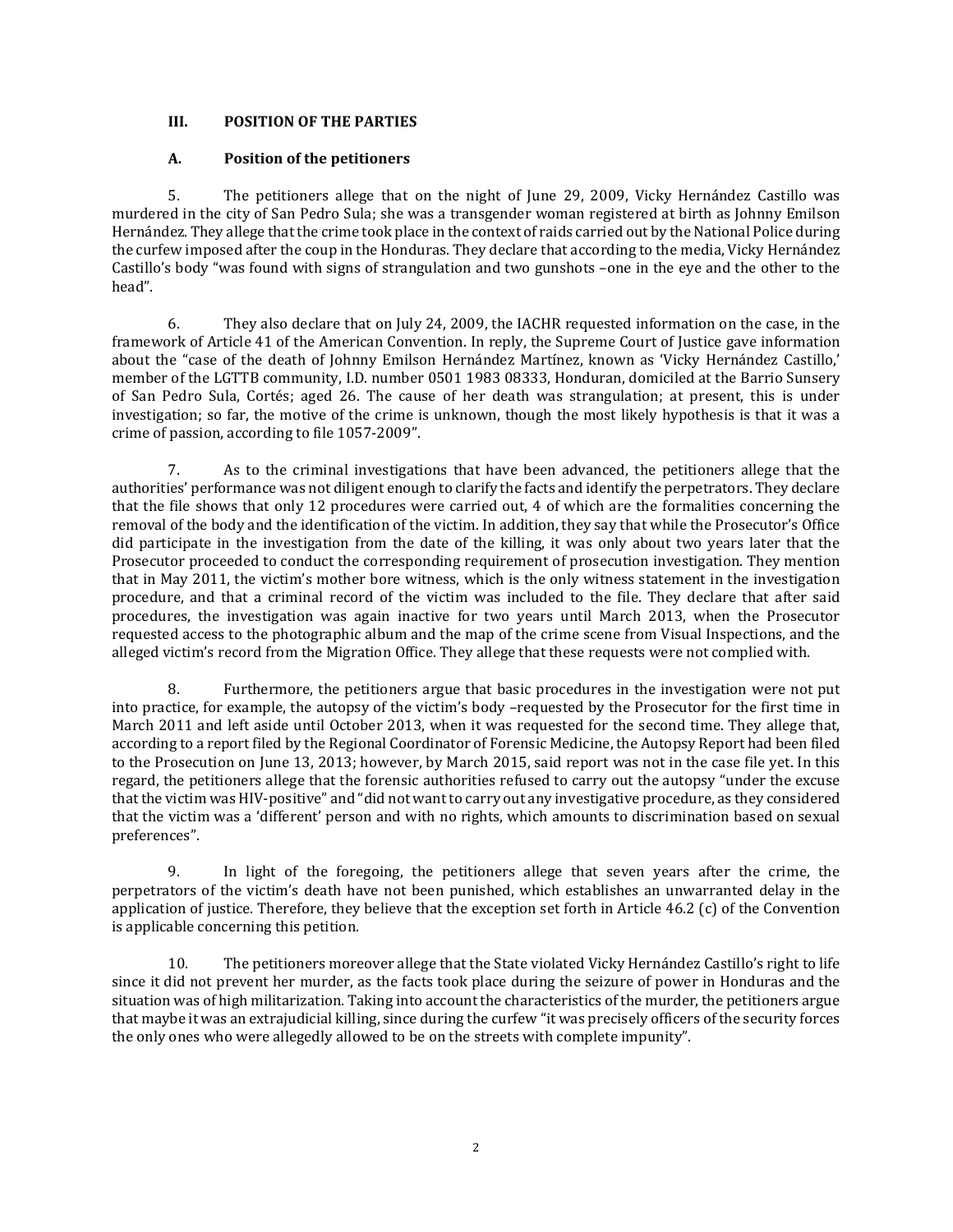11. Based on the foregoing, the petitioners allege that the State violated, to the detriment of the alleged victim, the rights embodied in Articles 4, 8, 24 and 25 of the American Convention in agreement with Article 1.1 of the same treaty. They also argue that under the Statute of Rome of the International Criminal Court, the alleged violations may tend to establish a crime against humanity due to the context in which these took place. In this regard, they say that during the coup, there were 23 alleged violent deaths among the members of the LGBTI community, "which is the highest frequency rate of murders of transsexuals and homosexuals in a semester in Honduras". As a result, they allege that these may be "systematic and generalized conducts, committed with particular intensity after the seizure of power".

## **B. Position of the State**

12. According to the State, the petition must be declared inadmissible in view that the State complied with its duty to investigate concerning the death of Vicky Hernández Castillo, making significant efforts to search the truth. It believes, however, that the procedure has been extended and delayed due to the complexity of the case, as the facts are described as "extremely harmful and, therefore, demand more severe punishment".

13. In particular, the State describes several investigation procedures thatit carried out to identify the victimizers. It adds that in the preliminary investigation, Rosa Hernández, mother of the alleged victim, bore witness; that she declared that on June 27, 2009, "the victim arrived in the morning and asked her 100 lempiras, and after that she never saw him again"; and that later, in her witness statement to the National Office of Criminal Investigation (hereinafter "DNIC"), she declared that "her son had told her that there was another travesty, whose name she does not remember, who had robbed him and who threatened to kill him if he saw him again". The State argues that later many several calls were made to a friend of the victim, a religious ministry, and a group from a neighborhood in the city; but that the telephone lines were out of service, which did not allow finding out their addresses so that they bore witness.

14. The State stresses that the lack of witnesses at the place of the events has hindered the clarification of the facts and the identification of the persons responsible for the death of the alleged victim, in spite of which the investigation continues. In this regard, it alleges that it has duly complied with its duty of protection and safeguard of human rights in favor of Vicky Hernández Castillo, as it carried out several investigation procedures aimed at searching the truth, in conformity with all the requirements of the substantive, and criminal procedural laws. In particular, as to the autopsy report, the State says that by December 2015, the report had been included in the case file.

15. Concerning the exhaustion of domestic remedies, the State argues that the domestic law has effective, adequate and necessary remedies to solve the case. In addition, it states that the action of criminal prosecution has not prescribed, and that therefore, it is possible to protect the rights of the victim by means of domestic remedies.

16. In conclusion, the State argues that given that domestic remedies have not been exhausted, the petition is inadmissible, and requests the IACHR so declare.

### **IV. ANALYSIS ON COMPETENCE AND ADMISSIBILITY**

# **A. Competence**

17. Under Article 23 of the IACHR's Rules and Article 44 of the American Convention, the petitioner is entitled to lodge complaints with the Commission. In the petition, the alleged victim is an individual person whose rights are protected under the American Convention. The State of Honduras agreed to respect and ensure the rights embodied in said Convention. As to the State, the Commission declares that Honduras is a State Party to the Convention since September 8, 1977, when it deposited the instrument of ratification. As a result, the Commission is competent *ratione personae* to examine the petition. Moreover, the State is party to the Convention of Belém do Pará since July 12, 1995; therefore, the Commission is competent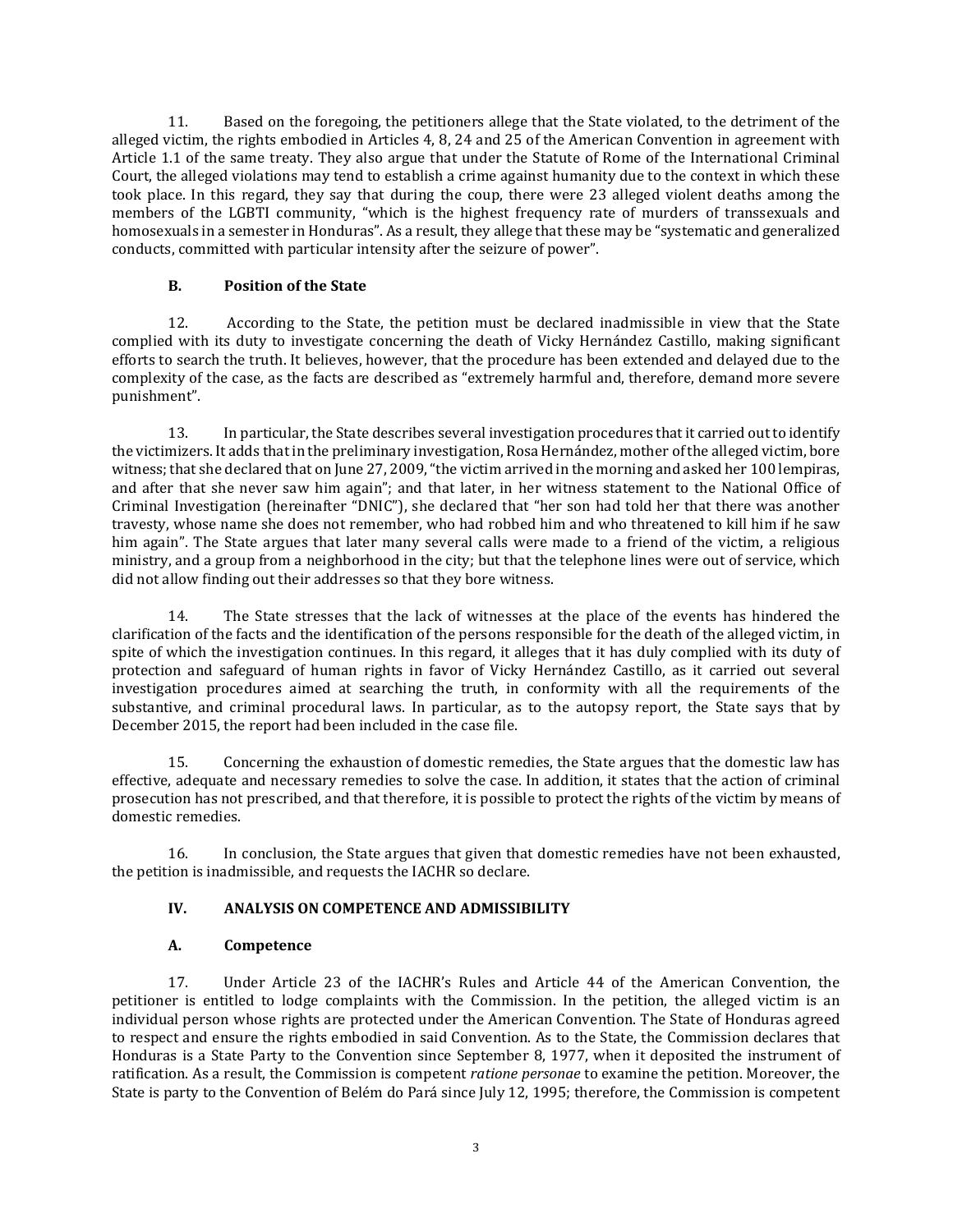*ratione personae* to analyze possible violations of said treaty. The Commission is also competent *ratione loci* to assess the petition, in so far as it alleges violations that seemingly occurred within the territory of Honduras.

18. The Commission is competent *ratione temporis*, since by the time that the alleged facts are said to have taken place, the State was already bound to respect and ensure the rights protected by the American Convention and the Convention of Belém do Pará. Finally, the Commission is competent *ratione materiae* regarding the alleged violations of human rights protected by the American Convention on Human Rights and the Convention of Belém do Pará.

19. As to the petitioners' complaint on the alleged violation of Article 7.1 (h) of the Statute of Rome of the International Criminal Court, the Inter-American Commission sees that it is not competent to rule on violations of said statute. However, under the principles of interpretation of treaties and Article 29 of the Convention, if necessary, the Commission is entitled to resort to provisions established in other treaties in order to interpret the provisions of the American Convention3.

### **B. Admissibility requirements**

 $\overline{\phantom{a}}$ 

### **1. Exhaustion of domestic remedies**

20. Under Articles 31.1 of the Rules and 46.1 (a) of the American Convention, for a petition to be admissible, domestic remedies must have been pursued and exhausted, in accordance with generally recognized principles of international law. This requirement is aimed at enabling national authorities to take cognizance of the alleged violation of a protected right and, if applicable, reverse the situation before it is heard by an international body. In turn, Articles 31.2 of the Rules and 46.2 of the Convention establish that the requirement of prior exhaustion of domestic remedies does not apply when: (a) the domestic legislation of the state concerned does not afford due process of law for the protection of the right or rights that have allegedly been violated; (b) the party alleging violation of his rights has been denied access to the remedies under domestic law or has been prevented from exhausting them; or (c) there has been unwarranted delay in rendering a final judgment under the aforementioned remedies.

21. The petitioners argue that in view of the delays in the investigations, the exception to the requirement of prior exhaustion of domestic remedies in Article 46.2 (c) of the American Convention does apply. In turn, the State argues that it has carried out all the necessary procedures in conformity with the law and that the procedure has been extended and delayed due to the high complexity of the case. In this regard, it alleges that the petition does not meet the requirement of prior exhaustion of domestic remedies set forth in Article 46.1 (a) of the Convention in view that the State has effective and adequate remedies to solve the case.

22. Concerning the alleged unwarranted delay, the Commission makes an assessment of the circumstances, and an analysis on a case-by-case basis to determine if there has been an unwarranted delay. As a general rule, the Commission establishes that "a criminal investigation shall be carried out promptly to protect the interests of the victims and to preserve evidence". To determine if an investigation has been carried out "promptly," the Commission takes into account a series of factors such as the time elapsed since the offense was committed, if the investigation is beyond than the preliminary stage, the measures adopted by the authorities, and the complexity of the case4.

23. The information available indicates that although a criminal investigation was open due to Vicky Hernández Castillo's death, the investigation is still at the preliminary stage more than 7 years later after the events. Moreover, the IACHR sees that according to the information submitted, the last action in the case

<sup>3</sup> I/A Court H.R., *Case of Bámaca Velásquez v. Guatemala*. Merits. Judgment of November 25, 2000. Series C No. 70., paragraphs 208 y 209.

<sup>4</sup> IACHR, Report No. 50/08 (Admissibility), Petition 298-2007 Admissibility, *Néstor José Uzcátegui and others*, Venezuela, July 24, 2008, par. 42.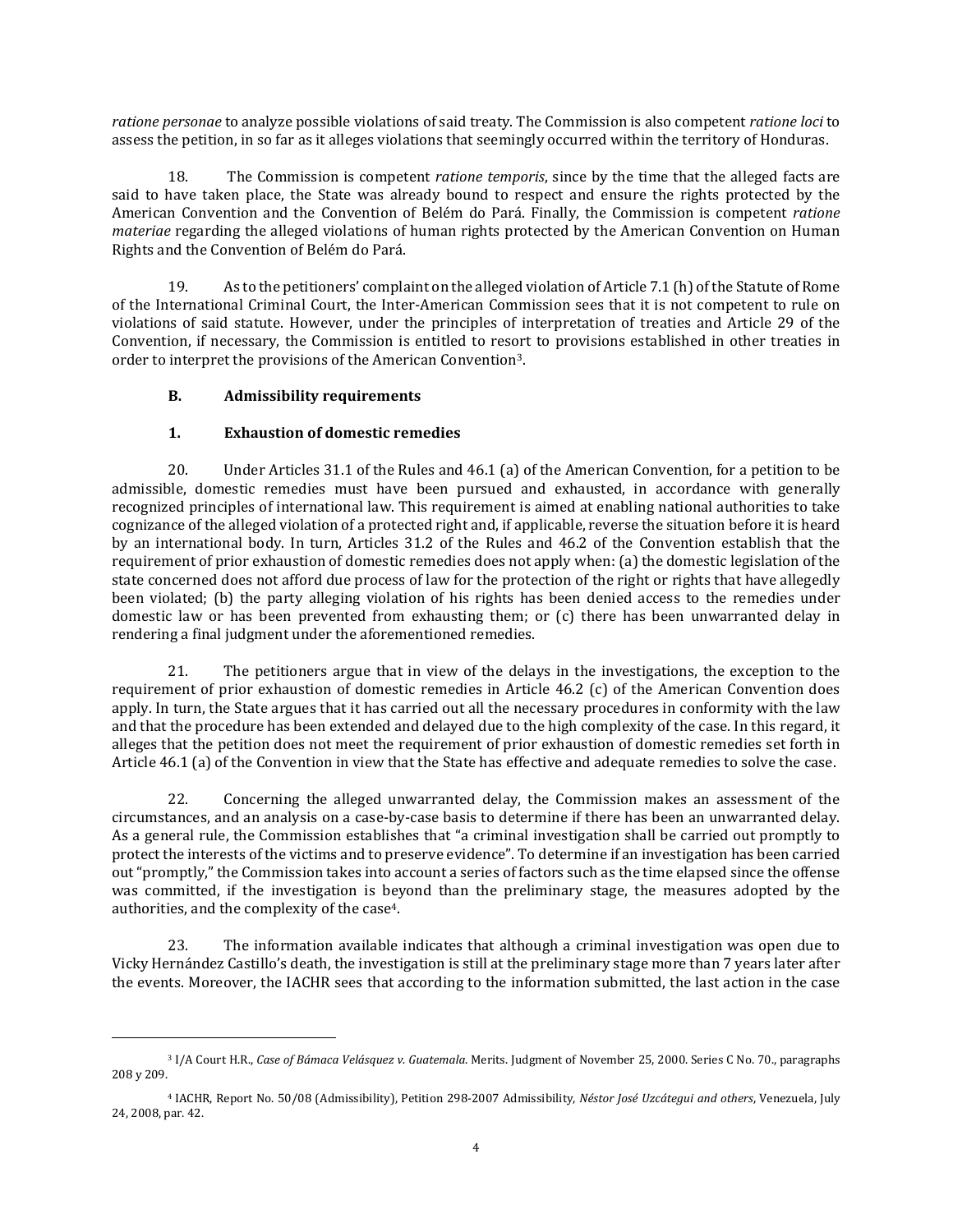file dates from November 4, 2013; and that by that time, many of the procedures requested by the Prosecutor's Office had not been complied with.

24. As a result, the Commission concludes that in this case, the exception to the requirement of prior exhaustion of domestic remedies is applicable, under Article 46.2 (c) of the American Convention and Article 31.2 (c) of the Rules.

# **2. Timeliness of the petition**

25. Under Articles 46.1.b of the American Convention and 32.1 of the Rules, for a petition to be declared admissible by the Commission, it must be lodged within a period of six months from the date on which the alleged victim was notified of the final judgment. Concerning the complaint under assessment, the IACHR establishes that the exception to the requirement of prior exhaustion of domestic remedies is applicable, under Article 46.2 (c) of the American Convention and Article 31.2 (c) of the Rules. In this regard, under Article 46.2 of the Convention and Article 32.2 of the Rules, in those cases where exceptions to the requirement of prior exhaustion of domestic remedies are applicable, the petition shall be presented within a reasonable term, as determined by the Commission. Therefore, the Commission shall consider the date of the alleged violations of rights and the circumstances of each case.

26. In the case under assessment, the IACHR has established that the exception to the requirement of prior exhaustion of domestic remedies is applicable, under Article 46.2 (c) of the American Convention and Article 31.2 (c) of the Rules. The petition to the IACHR was received on December 23, 2012, and the alleged events that are the subject matter of the complaint took place on June 29, 2009. The investigation is still at the preliminary stage and its effects, in terms of the alleged lack of judicial protection, persist to this date. Consequently, in view of the context and the characteristics of the case, the Commission believes that the admissibility requirement of timeliness of the petition has been met.

## **3. Duplication of proceedings and International** *res judicata*

27. From the case file, there is nothing to indicate that the subject matter of the petition is pending in other international proceedings for settlement or that it duplicates a petition already examined by this or by another international body. Therefore, inadmissibility requirements set forth in Articles 46.1 (c) and 47 (d) of the Convention and Articles 33.1 (a) and 33.1 (b) of the Rules do not apply.

# **4. Colorable claim**

28. The Commission must decide if the facts alleged tend to establish a violation of protected rights, under Articles 47 (b) of the American Convention and 34 (a) of the Rules of Procedure, or if the petition is 'manifestly groundless' or 'obviously out of order,' under Articles 47 (c) of the American Convention and 34 (b) of the Rules. The assessment criteria for admissibility differs from that used for the assessment of the merits of the petition, since the Commission only undertakes a *prima facie* assessment to determine whether the petitioners have established the apparent or possible violation of a right protected by the American Convention on Human Rights. It is a general analysis not involving a prejudgment of, or issuance of a preliminary opinion on the merits of the matter.

29. Moreover, the corresponding legal instruments do not require a petitioner to identify the specific rights allegedly violated by the State in the matter brought before the Commission, although petitioners may do so. It is for the Commission, based on the system's jurisprudence, to determine in its admissibility report which provisions of the relevant Inter-American instruments are applicable and could be found to have been violated if the alleged facts are proven by sufficient elements.

30. The petitioners argue that the state authorities are responsible for the death of Vicky Hernández Castillo, since the events took place during the curfew, a context of high militarization in Honduras. They add that no procedures aimed at establishing the facts were put into action, and that the few procedures that were carried out do not indicate that there is a coherent plan of investigation. Finally, they stress that the